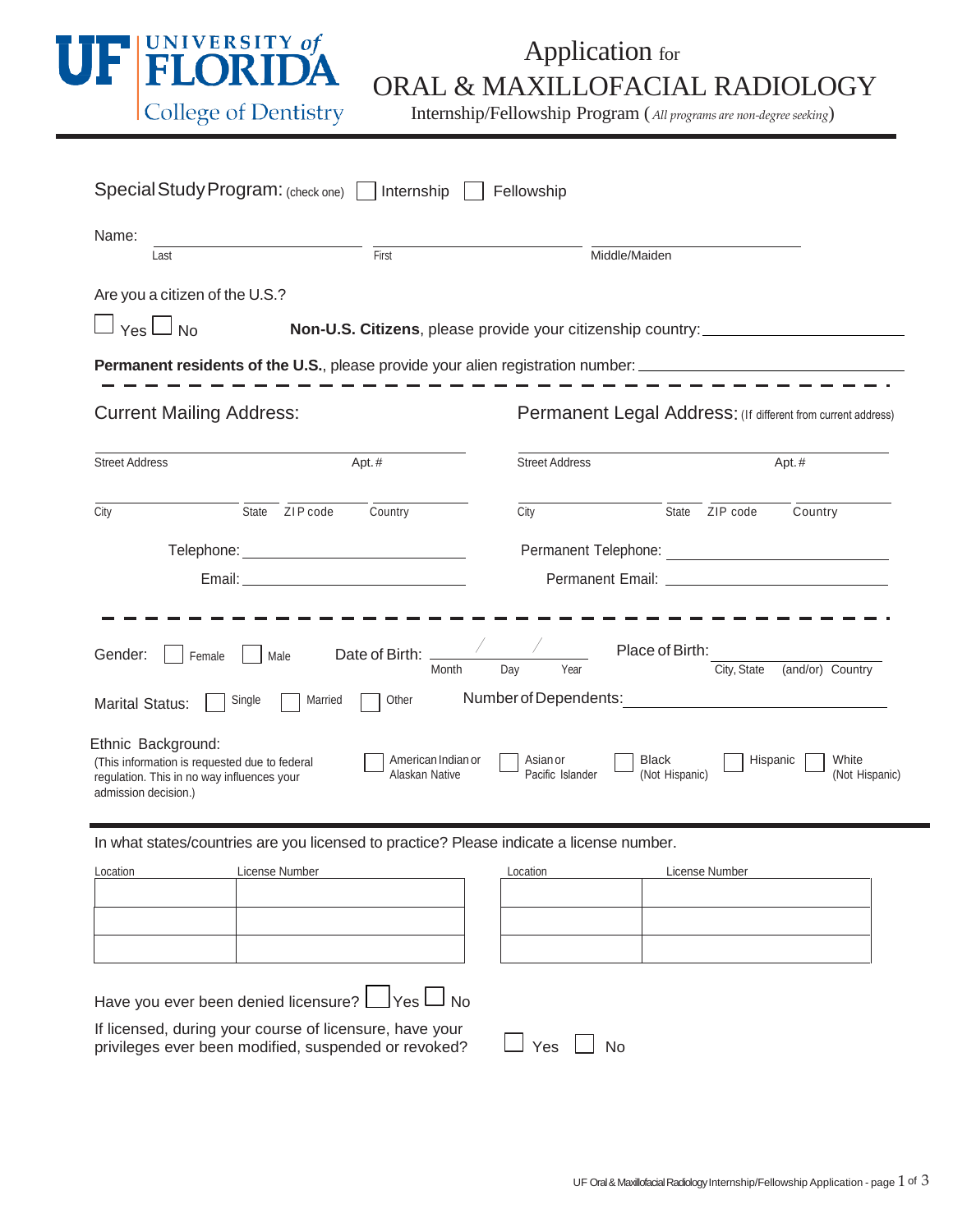

## **COLOGY**<br>College of Dentistry **COLOGY**<br>Internship/Fellowship Program (All programs are non-degree seeking)

Internship/Fellowship Program (*All programs are non-degree seeking*)

If yes to either of the above questions, please explain the circumstances.

Please describe your professional experience; indicate the nature of the experience (private and /or associate practice, research, teaching) and the length of your involvement. Indicate area of specialty, if any:

List any scientific or clinical publications or presentations you have given at scientific meetings or dental societies:

Please provide a description of the types of activities you would like to engage in during your time at the UF College of Dentistry (be specific):

What would you like to accomplish during your time at the University Of Florida College Of Dentistry?

What particular area(s) of interests do you have - for example: research, clinical dentistry, endodontics, etc? Please be as specific as possible.

How do you plan to use the experience you gain at UFCD?